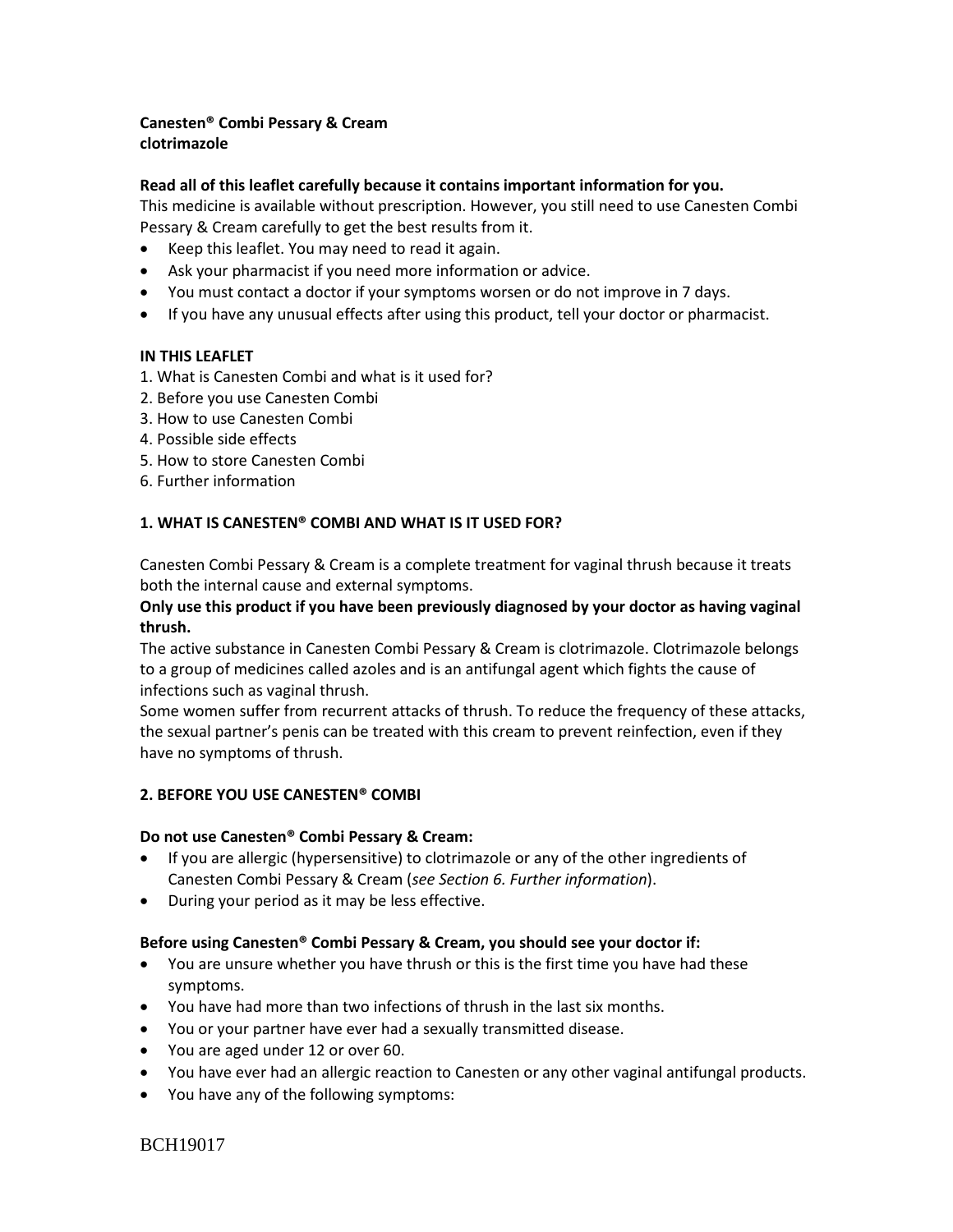- Irregular vaginal bleeding.
- Abnormal vaginal bleeding or a blood-stained discharge.
- Ulcers, blisters or sores of the vagina or vulva.
- Lower abdominal pain.
- Back pain.
- Shoulder pain.
- Pain or difficulty in passing urine.
- Fever or chills.
- Feeling sick or vomiting.
- Diarrhoea.
- A foul smelling discharge from the vagina.

This is because Canesten Combi Pessary & Cream may not be the right treatment for you.

### **Taking other medicines:**

If you are taking tacrolimus or sirolimus (immunosuppressant medicine), then you should tell your doctor, because he or she will monitor the levels of this medicine in your blood.

## **Important information about some of the ingredients:**

The cream contains cetostearyl alcohol which may cause local skin irritation (e.g. rash, itching, or redness). This product contains 20mg/g benzyl alcohol. Benzyl alcohol may cause allergic reactions. Benzyl alcohol may cause mild local irritation.

### **Special precautions:**

Sexual intercourse should be avoided while using this product. As with other creams and pessaries, this product may reduce the effectiveness of rubber contraceptives, such as condoms or diaphragms. Consequently, you should use alternative precautions for at least five days after using this product. Do not use tampons, spermicides or other vaginal products while using this product.

### **Pregnancy and breast-feeding:**

Avoid using this medicine during the first trimester of pregnancy. If you are pregnant, breastfeeding or trying for a baby, tell your doctor or midwife before using Canesten Combi Pessary & Cream. Use of the applicator is not advised during pregnancy.

Breast-feeding should be discontinued during treatment with this medicine.

# **3. HOW TO USE CANESTEN® COMBI**

### **The Pessary:**

The applicator should be used to insert the pessary as high as possible into the vagina, preferably before going to sleep at night for convenient and comfortable treatment. Wash your hands before removing the foil from the blister pack and again afterwards when you have used the applicator.

1. Remove the applicator from the packaging. Pull out the plunger A until it stops. Remove the pessary from the foil blister pack and place firmly into the applicator B. (*Image 1)*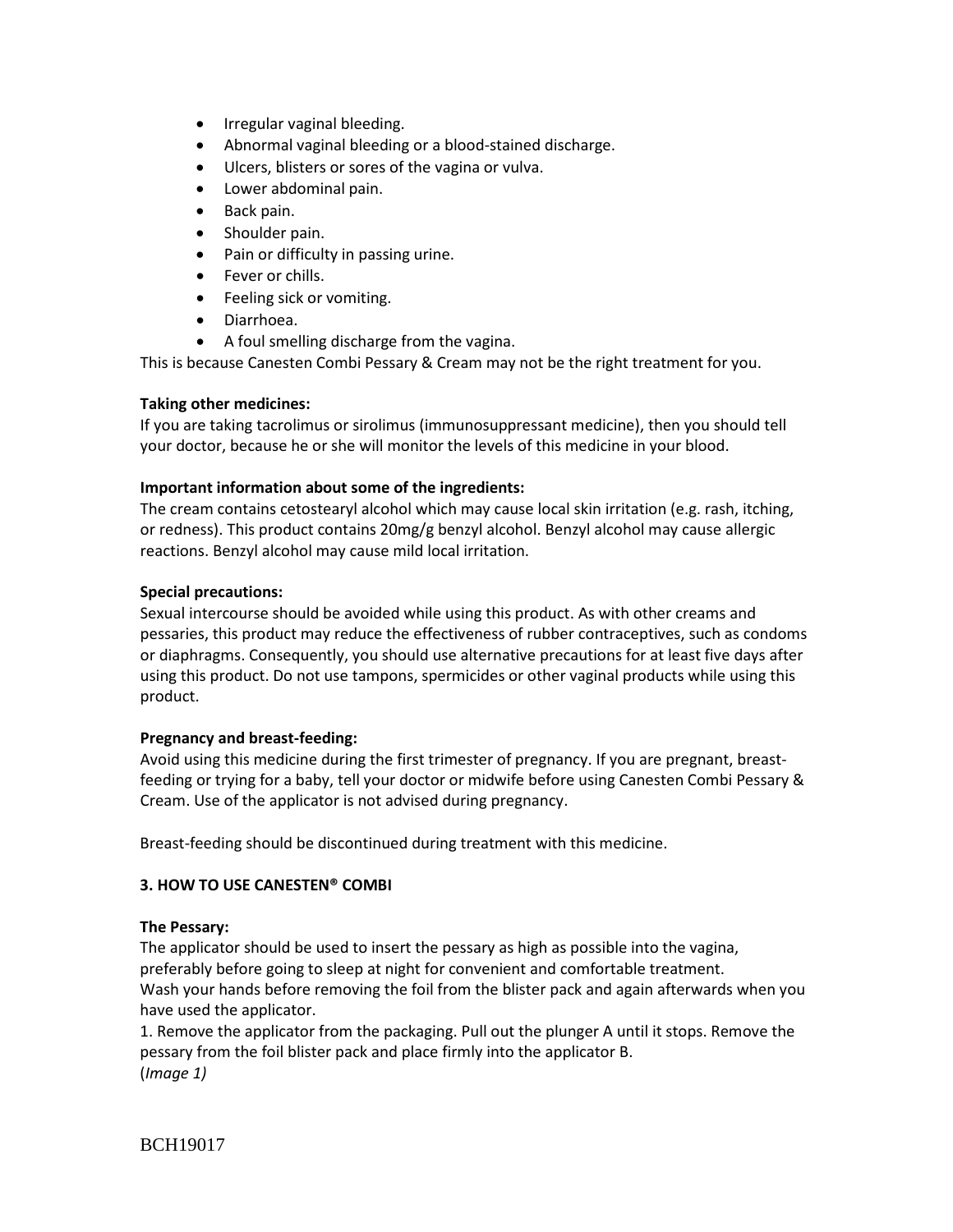2. To fit the pessary into the applicator, the holder of the applicator needs to be squeezed lightly at both sides. The pessary fits tightly into the applicator and needs to be squeezed into the holder to about 1cm.

## *(Image 2)*

3. Carefully put the applicator as deep as is comfortable into the vagina (this is easiest when lying on your back with your knees bent up). Holding the applicator in place, slowly press the plunger until it stops so that the pessary is deposited into the vagina.

*(Image 3)*

4. Remove the applicator. Dispose of the applicator in a safe place, out of the reach of children. The applicator cannot be flushed down the toilet.

Since the pessary dissolves in the vagina, it may be helpful to wear a panty liner because it is quite common to notice a white chalky residue after using the pessary. This does not mean that the treatment has not worked. However, if you notice pieces of undissolved pessary, speak to your doctor or a pharmacist, as the treatment may not have worked properly.

# **The Cream:**

Before use, pierce the tube seal by inverting the cap over the end of the tube and press. **Women:**

To treat the itching and soreness of the vulva (vulvitis), the cream should be thinly and evenly applied to the area around the entrance of the vagina, 2 or 3 times a day and smoothed in gently.

## **Treating your sexual partner:**

If your sexual partner is treated with this cream, the cream should be applied to the end of the penis 2 or 3 times a day for up to two weeks.

The symptoms of thrush should disappear within three days of treatment. If no improvement is seen after seven days you must tell your doctor. If the infection returns after seven days you may use one further treatment, but if you have more than two infections within two months you should see your doctor.

# **The pessary is for use in the vagina only. The cream is for external use only: Do not put the pessary or cream in your mouth or swallow them.**

If the pessary or cream are swallowed accidentally, tell your doctor straight away or contact the Accident and Emergency Department of your nearest hospital. Avoid contact with the eyes.

### **4. POSSIBLE SIDE EFFECTS**

Like all medicines, Canesten Combi Pessary & Cream can cause side effects, although not everybody gets them. As with all medicines, some people may be allergic to the pessary or cream. If you are allergic, a reaction will occur soon after you have used the medicine. If you experience an allergic reaction or the redness, burning, pain, itching or swelling get worse, stop using this product and tell your doctor straight away or contact the Accident and Emergency Department of your nearest hospital. Signs of an allergic reaction may include:

- Rash.
- Swallowing or breathing problems.
- Swelling of your lips, face, throat or tongue.
- Weakness, feeling dizzy or faint.
- Nausea.

BCH19017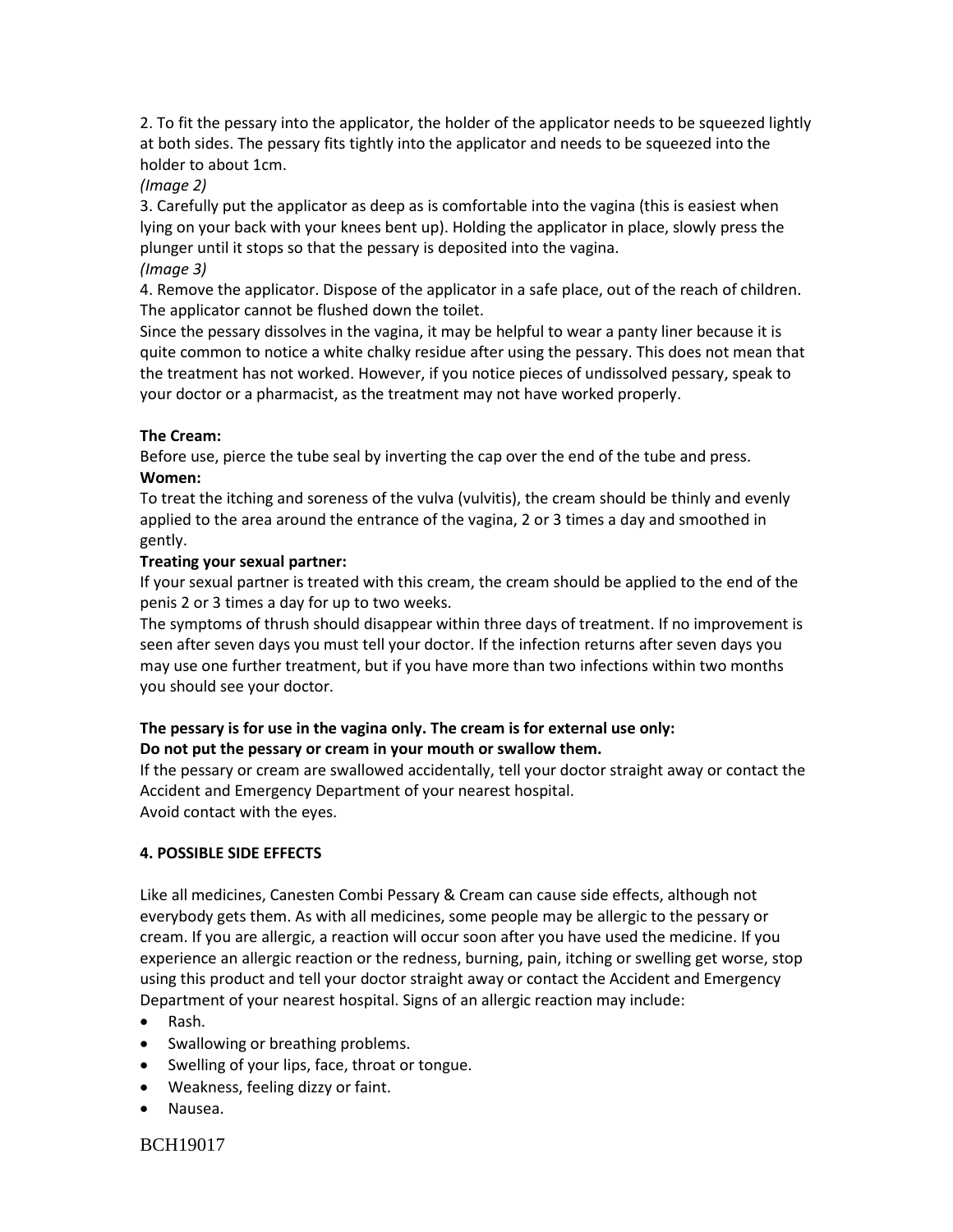Rarely, immediately after you insert the pessary you might experience:

• Mild burning or irritation.

Other potential side effects have been reported:

Discomfort of the vagina or vulva, redness, swelling, burning, bleeding, peeling skin in the genital area, irritation, itching, pain in the lower stomach region, low blood pressure.

### **Reporting of side effects**

If you get any side effects, talk to your doctor, pharmacist or nurse. This includes any possible side effects not listed in this leaflet. You can also report side effects directly via HPRA Pharmacovigilance, Earlsfort Terrace, IRL - Dublin 2; Tel: +353 1 6764971; Fax: +353 1 6762517. Website: www.hpra.ie; E-mail: medsafety@hpra.ie. By reporting side effects you can help provide more information on the safety of this medicine.

## **5. HOW TO STORE CANESTEN® COMBI**

## **Keep out of the sight and reach of children.**

Do not store above 25°C.

Do not use the pessary or cream after the expiry date which is stated at one end of the carton, on the foil blister strip of the pessary and on the end of the tube of cream. The expiry date refers to the last day of that month.

Medicines should not be disposed of via wastewater or household waste. Ask your pharmacist how to dispose of medicines no longer required. These measures will help to protect the environment.

# **6. FURTHER INFORMATION**

# **What Canesten® Combi Pessary & Cream contains: Pessary:**

- The active substance is clotrimazole at a strength of 500mg.
- The other ingredients are lactose monohydrate, microcrystalline cellulose, lactic acid, maize starch, crospovidone, calcium lactate pentahydrate, magnesium stearate, colloidal anhydrous silica and hypromellose.

### **Cream:**

- The active substance is clotrimazole at a strength of  $2\%$  w/w ( $20$ mg/g).
- The other ingredients are benzyl alcohol, polysorbate 60, sorbitan stearate, cetyl palmitate, cetostearyl alcohol, octyldodecanol and purified water. *See Section 2 'Important information about some of the ingredients' for benzyl alcohol and cetostearyl alcohol advice.*

### **What Canesten® Combi Pessary & Cream looks like and contents of the pack:**

Canesten Combi Pessary & Cream contains a full course of treatment, which consists of a single white pessary held inside a foil blister pack, one applicator for insertion of the pessary into the vagina and one 10g tube of white external cream.

### **Marketing Authorisation Holder:**

Bayer Ltd, The Atrium, Blackthorn Road, Dublin 18.

BCH19017